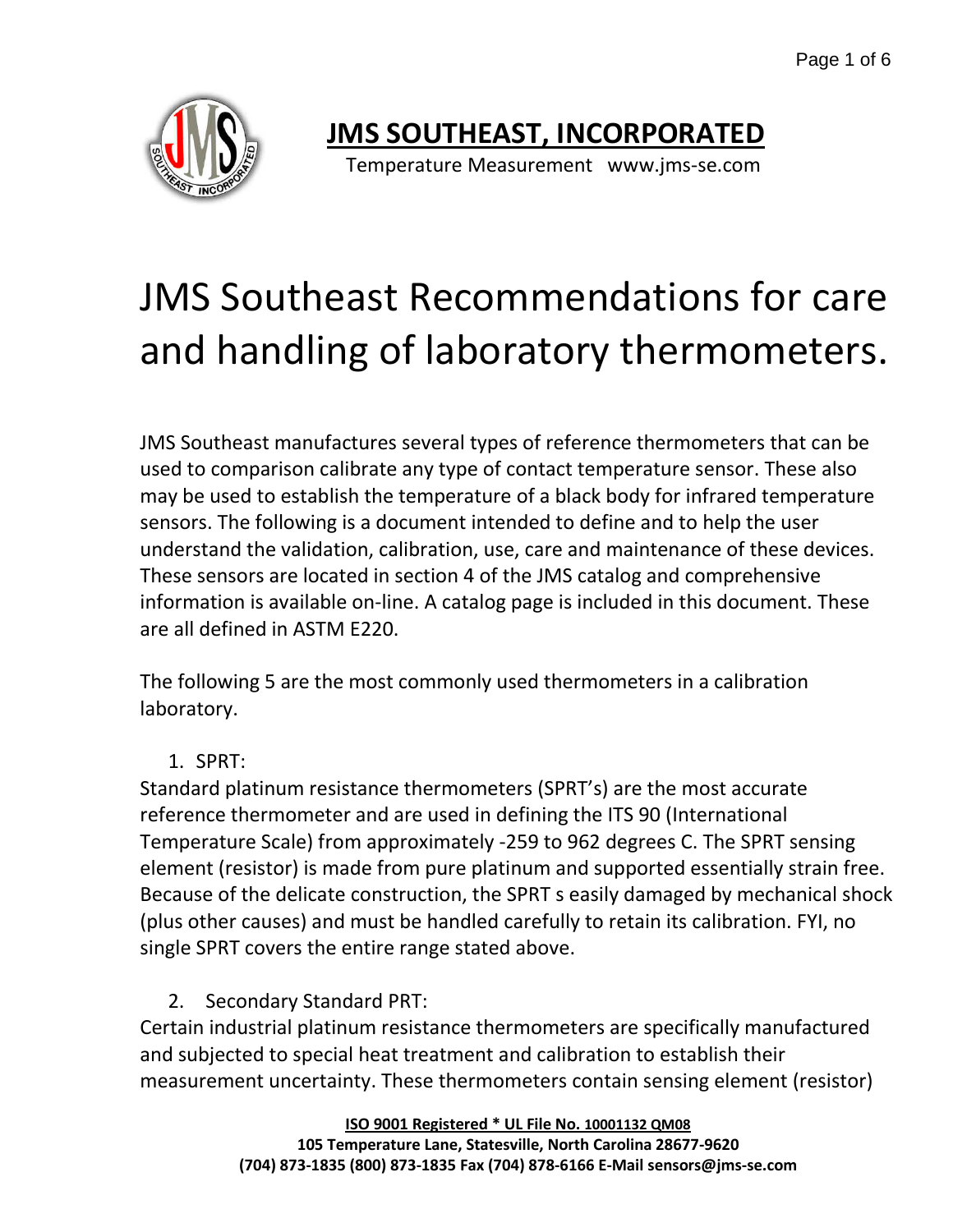constructions that are not as easily affected by handling as SPRT's. However, they also typically have higher measurement uncertainties and more narrow usage ranges than SPRT's. Testing of industrial resistance thermometers is described in Test Methods ASTM E644.

### 3. Precision Industrial RTD

This is a ruggedized version of a secondary standard PRT

### 4. Reference Grade Thermocouple

ASTM 644 (6.4.3) states:

Thermocouples listed in Tables E-230 and Guide E1751 that have been calibrated on the ITS 90 may also be used as reference thermometers. Nobel metal thermocouples are the most commonly used due to their stability and large usable temperature range. JMS manufactures and stocks Platinum vs. Gold Thermocouples for this application.

### 5. Pristine Thermocouple/RTD

This sensor is made from same batch of materials (must be Lot calibrated) as all the sensors on a particular order so that validation of (no) drift may be performed. A "Lot" calibration is the calibration of ends of a batch of thermocouple material as specified in IEC 61515 and AMS 2750-D). Primarily used for heat treating and type TTT wire thermocouples although any industry can use any thermocouple for the same purpose.

All these comparison probes serve a specific purpose and have their own particular and care procedures. The following table contains JMS Southeast's recommendations.

|             | <b>SPRT</b> | Secondary | Precision | <b>Ref Grade</b> | Pristine     |
|-------------|-------------|-----------|-----------|------------------|--------------|
|             |             | Standard  | Ind. RTD  | Thermocouple     | Thermocouple |
| Shipping    | A           | A         | A         | A                | A            |
| Storage     | B           | B         | B         | B                | B            |
| Usage       |             |           |           |                  |              |
| Cleaning    | D, E        | Wipe, E   | Wipe, E   | D, E             | Wipe, E      |
| Validation  | F           | F, G      | F, G      |                  | F            |
| Calibration | Call JMS    | Call JMS  | Call JMS  | Call JMS         | Call JMS     |

A. Care in handling is a must to insure the sensor integrity. Do not Drop.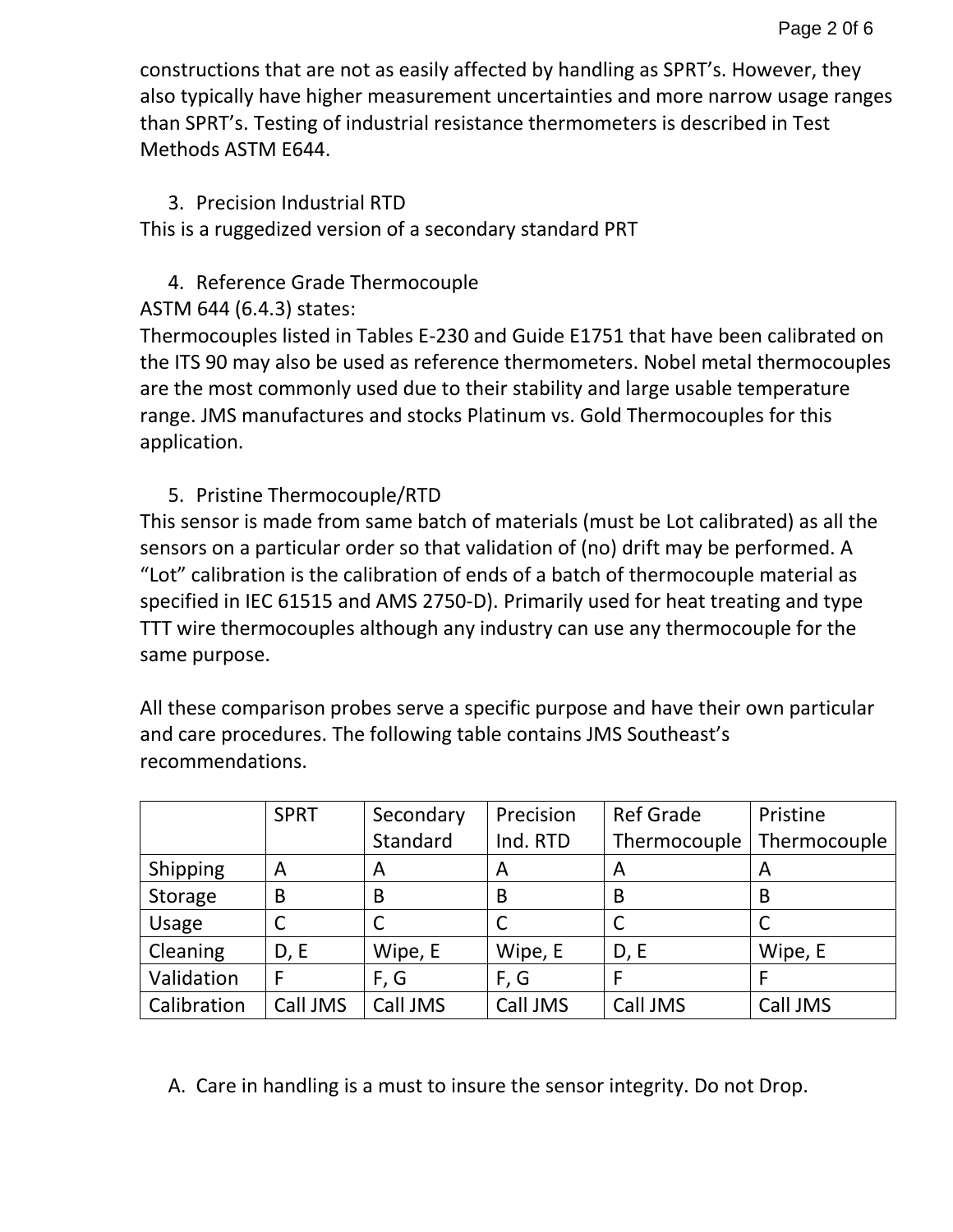

# **JMS SOUTHEAST, INCORPORATED**

Temperature Measurement www.jms-se.com

Thermometers are carefully packed at the factory. Inspect the package for indications of shipping damage. If shipping damage is noticed report it immediately to the shipping company and make the necessary reports. JMS Sensors ship on an FOB factory basis. It is your responsibility to file any claims. Hidden shipping damage can occur (no evident sign of mishandling). If after carefully opening the package, damage is discovered, save all product, shipping material and take pictures of any visible anomalies. Notify and file the proper claims with the shipping company immediately.

- B. Store in a stable, clean, dry place at room (25 C) temperature. Avoid areas where stacking or dropping might occur. SPRT's should be stored in the same position with which they are used (horizontal / vertical) in the case they came in. We further recommend that PRT's and ungrounded thermocouples be stored in a sealed bag with a desiccant.
- C. Avoid direct flame. If multiple temperatures are to be taken, start at the highest temperature and work down. Avoid thermal shock when possible. Do not twist the wires, do not bend and do not pull by using the wires. Check with JMS of you are unsure about the correct immersion depth for your thermometer. Never subject the handles to high temperatures.
- D. Clean with alcohol or acetone after each use. Be sure to remove fingerprints or any grease from quartz tubes.
- E. Regularly scheduled maintenance procedures should include inspection and calibration/validation intervals so that life and reliability of the device is improved and the likelihood of sudden failure is reduced. These procedures should be set up by the responsible engineering department and performed by personnel who are familiar with the operating principles upon which the system is based.
- F. Validate the sensor periodically\* by immersion into a known thermostat (Triple point of water or other fixed point, ice bath, oil bath, calibration furnace) to determine if any errors or biases in reading are present. Use a temperature that is close to the temperature where the probe under test is normally used. If the reading is more than half the uncertainty of the specified tolerance of the probe at that temperature, it might be time to consider a new probe. (We always suggest you keep a spare if your calibrations are critical to

**ISO 9001 Registered \* UL File No. 10001132 QM08 105 Temperature Lane, Statesville, North Carolina 28677-9620 (704) 873-1835 (800) 873-1835 Fax (704) 878-6166 E-Mail sensors@jms-se.com**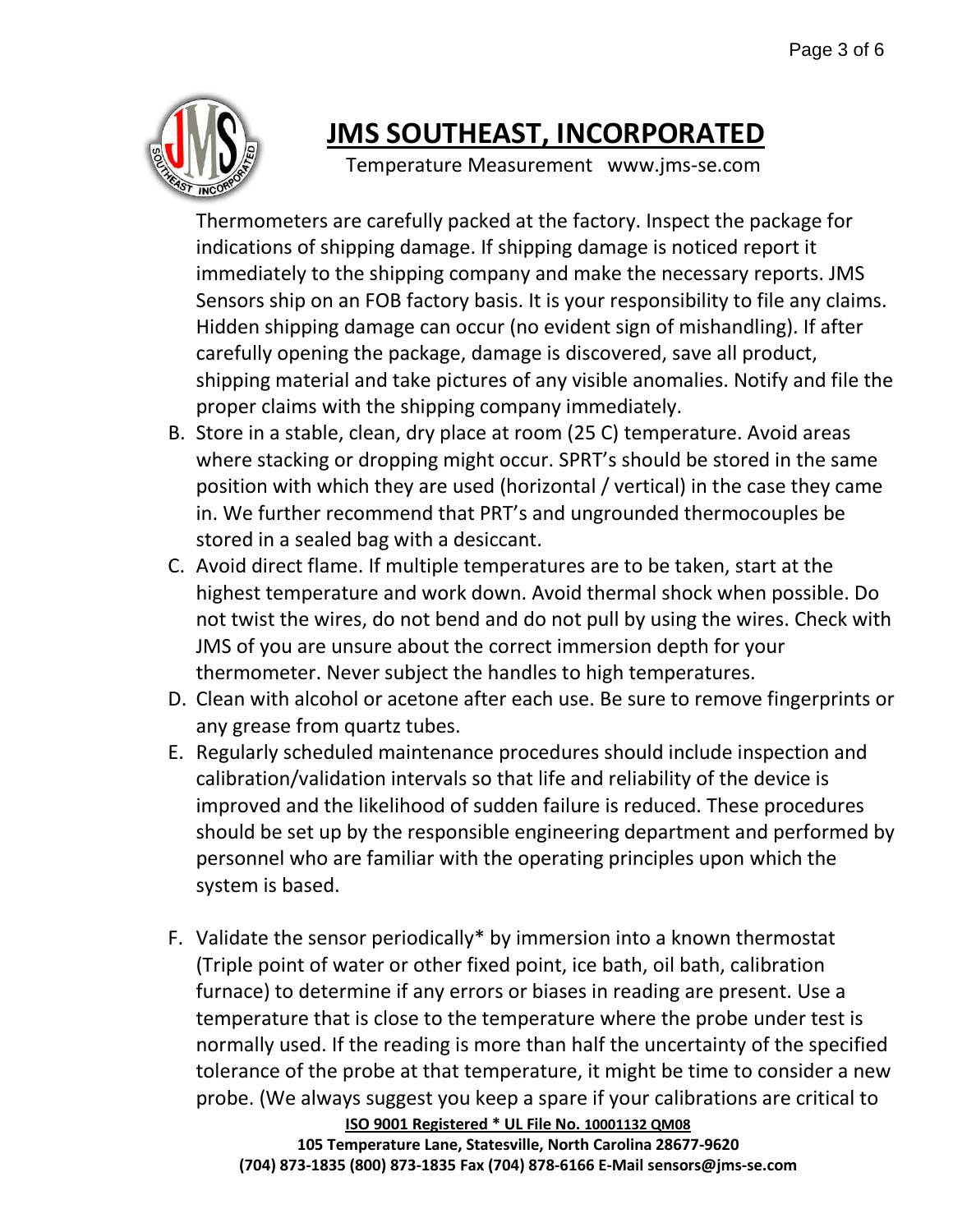your processes) If the thermometer exhibits a bias, it may be possible to anneal the thermometer to recover the correct output at temperature. Consult JMS for this service.

G. Megohm test according to ASTM standard RTD testing procedures. If thermometer fails megohm test, buy a new one. (At room temperature use 10 to 50 VDC. Passing grade is 100 megohms.)

\*this period should not be more than 6 months if the thermometer is used regularly. Some laboratories maintain a usage log to determine the validation/calibration interval. This is an acceptable practice. Temperatures, dwell time and frequency are critical in establishing these intervals.

### Hints:

Your readings in the lab can be significantly different from your readings in the process and still, both readings can be correct.

In the course of having to calibrate a thermocouple or RTD in an industrial process there are a few factors that may impact the readings that occur in the laboratory vs. what the readings are in the actual process.

- 1. The heat sink (heat flux, stem loss error, heat wicking) from the tip of the sensor to the cold end can be a significant factor in validation of any particular reading of thermocouples and RTD's. We strongly recommend that the user remove the sensor from the well in the process and insert a comparison probe of the same diameter and material as the process probe to ascertain the reading in the actual process. There is no way to consistently and accurately eliminate or duplicate these stem loss errors in a standards laboratory. This insitu test should be acceptable for an in house validation of the temperature sensor if all other quality objectives are met.
- 2. A thermocouple has a unique type of measurement. Many books have been written about the subject and they are still writing them. (See Practical Thermocouple Thermometry Johnson - Kerlin ISA Press 2012) The primary issue is how thermocouples de-calibrate over time. It is accepted that this change in output is due primarily of the material changing its physical properties differently along the length of the wires. This is referred to as inhomogeneity. There is no ASTM, IEC or NIST standard test to quantitatively measure this phenomena. This is a good reason to never assume that a furnace or oil bath test of a used thermocouple will give you any results that are realistic. These errors are more obvious at higher temperatures. JMS almost always recommends that the user do the insitu test of accuracy in the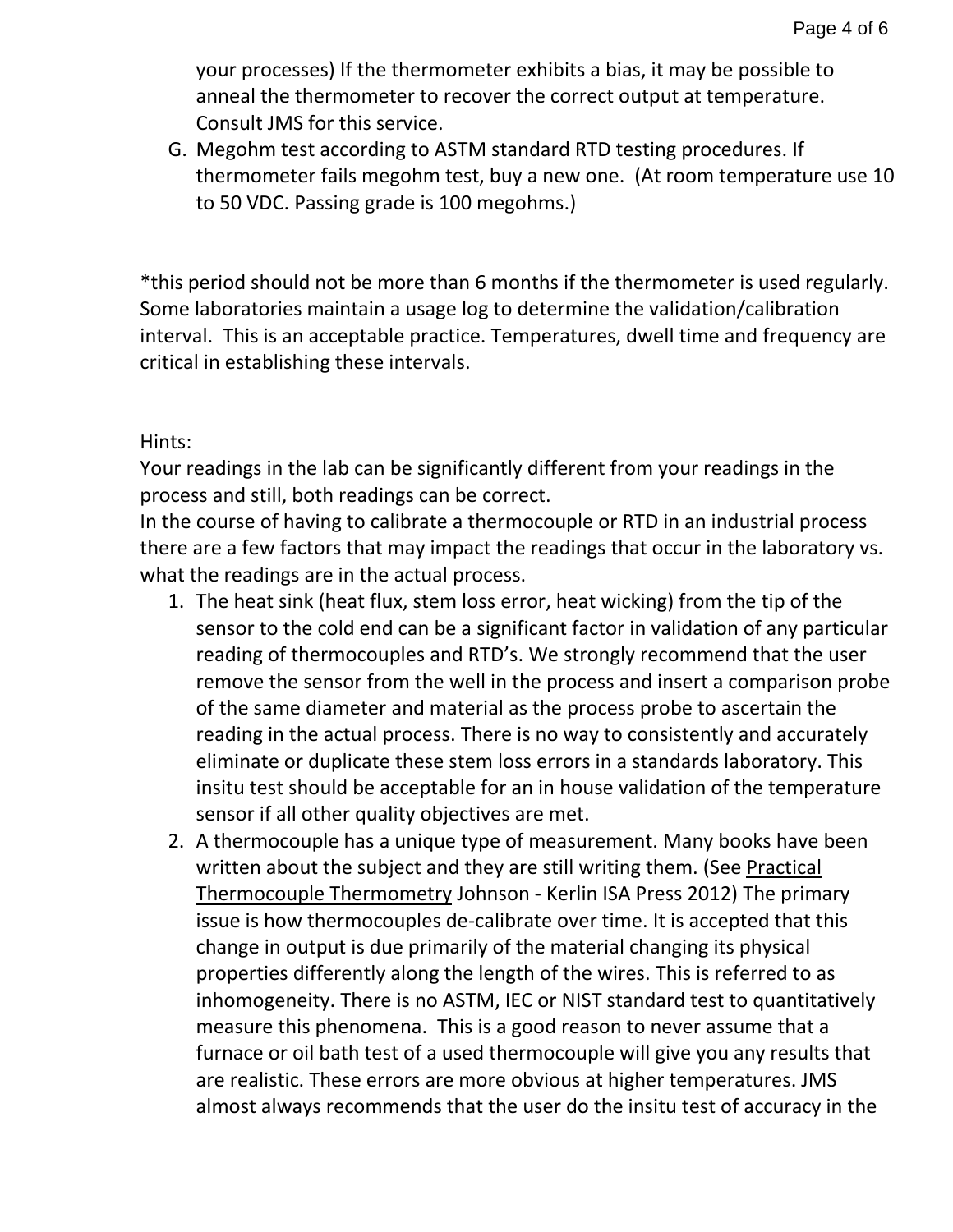

# **JMS SOUTHEAST, INCORPORATED**

Temperature Measurement www.jms-se.com

process where all the thermal conditions of the process exist. A lab test can work for you, but in reality an out of the process calibration it is a way for the auditor to audit.

- 3. An RTD is manufactured with a resistor that can vary in length inside the tube. They are sized from 1/16" long to as much as 2" long. This size is left up to the manufacturer of the thermometer. The user has no real way to visually determine the size used. You can imagine that if you are using one to check the other, there is potential for error. This is a good reason to keep a pristine probe from the same batch on hand in order to consistently validate the readings.
- 4. An RTD resistor is joined to copper wire somewhere near the back side of the resistor inside the tube. These solder or weld joints between the Platinum wire on the resistor (sometimes Palladium or Nickel) and the copper wire extending to the cold side of the probe might be at different distances from the end of the resistor. Because of space constrictions these joints may not be side by side. If there is a temperature gradient between the two (or four) wires along the length or diameter of the probe where these joints are located, thermoelectric errors will be a part of the reading. This phenomenon is not nearly as significant as the three conditions listed above.

Frank L Johnson 12/7/15